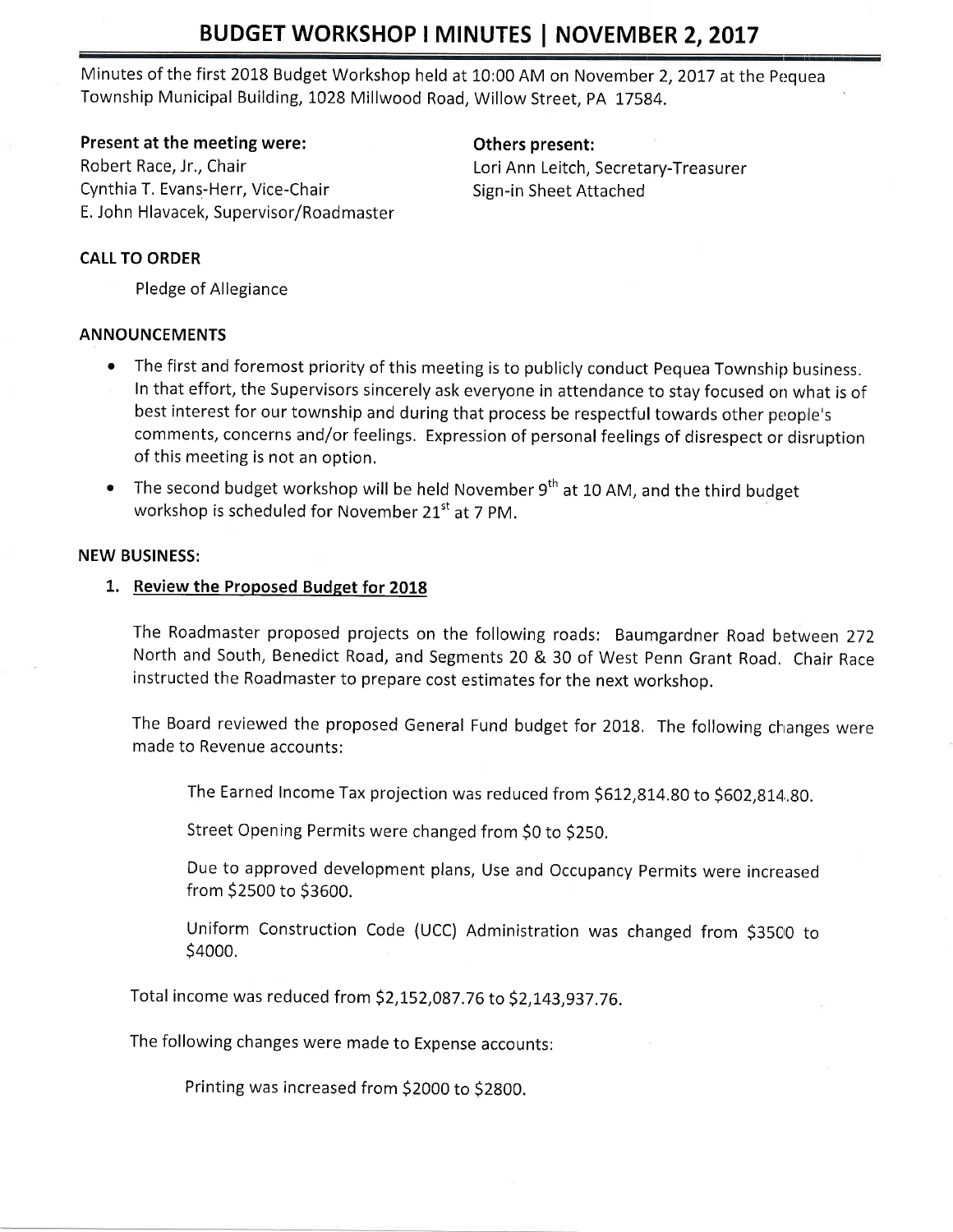The budget for Computer/Copier Supplies was raised from \$7000 to \$9000 to cover a new server, a printer for the Treasurer's office, and a laptop.

In anticipation of a cold winter, propane was hiked to 57000 instead of 55000.

Building Supplies were changed from SSOO to 5OOO.

Electricity was increased from \$3300 to \$3500.

Professional Zoning Services, initially budgeted for \$60,000, was adjusted to 577,000.

The Board allotted \$500 for Emergency Management Equipment.

The General Ledger account for Part-time Road Crew Wages went from \$14,841 to \$17,721, which spurred a \$324 increase in payroll taxes.

The Supervisors agreed the Township will pay the Single coverage premium for full-time non-uniformed employees plus half the difference between Single and Family coverage for dependents. This changed the Road Crew Health Insurance  $\cdot$  line item from \$47,770.88 to \$38,140.88 and Other Group Benefits from \$4788.24 to 53783.

Gasoline and Diesel were increased by \$1000 each.

The budget for Shoes/Uniforms was raised from \$450 to \$1850 to allow for the purchase of safety shirts, jackets, and shoes. part-time employees must work <sup>a</sup> minimum of L25 hrs/yr to qualify for shoe reimbursement.

Vehicle Maintenance & Repairs increased by \$5400.

The Roadmaster recommended a \$2000 hike for Small Tools.

Equipment Maintenance was raised S3OOO.

Continuing Education for the Road Crew was changed from \$300 to \$500.

Traffic Control Devices went up SSOOO.

The budget for Storm Sewer Supplies was adjusted from \$2500 to \$6000.

The part-time wages for the Park Crew went from  $$15,505.10$  to  $$17,978.60$ , resulting in a payroll tax increase of \$278.27.

Continuing Education for the Park Crew was raised from  $$100$  to  $$500$  and Travel Reimbursement doubled to S50.

The projected expense for Park Electricity was changed from \$2100 to \$2300.

The Board decided to leave four portable restrooms in the park year-round, which changed the line item from \$3945 to \$4320.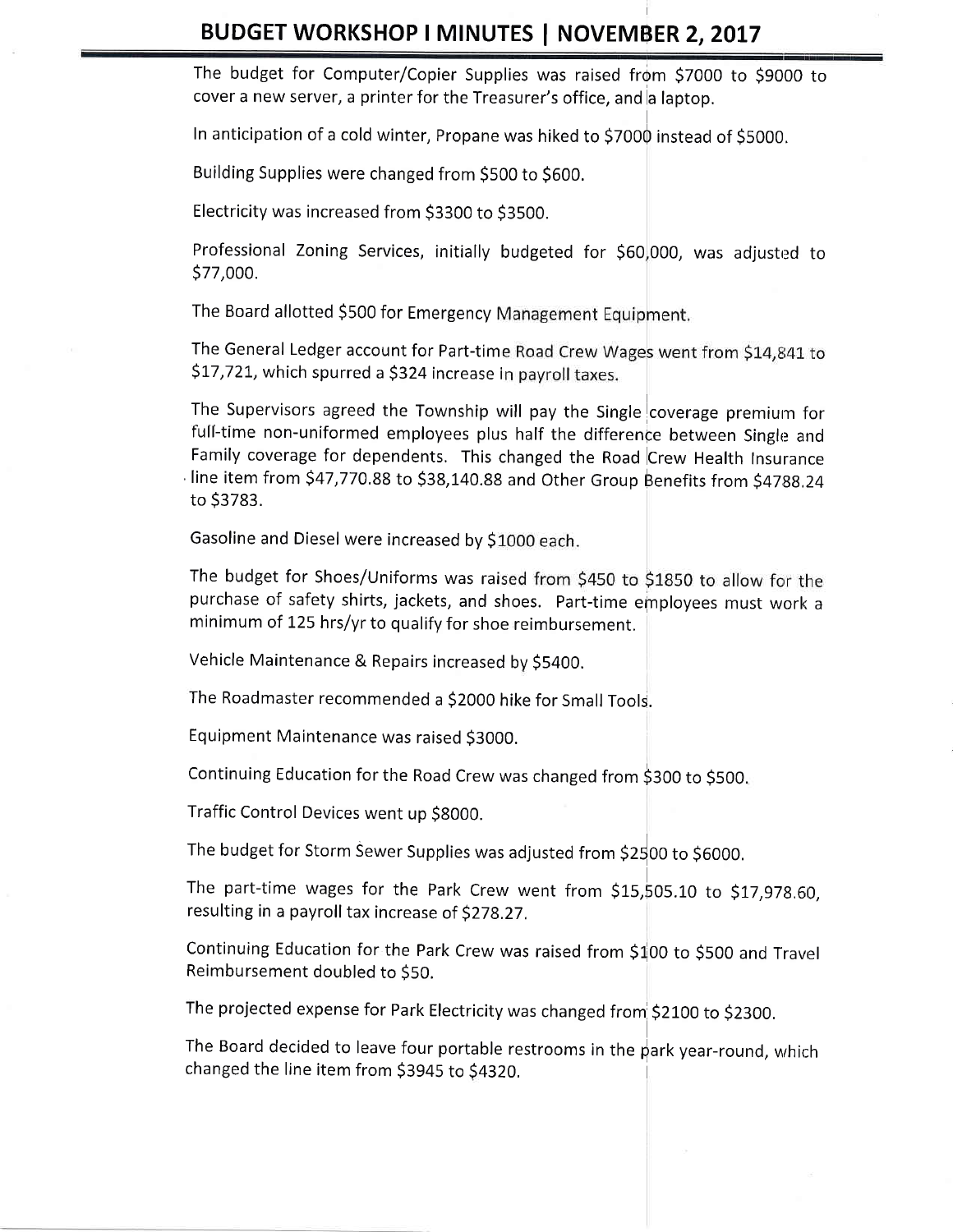# BUDGET WORKSHOP I MINUTES | NOVEMBER 2, 2017

Funds allotted for the Drug Task Force (\$1 per resident) were cut in half. The other 52302.50 was earmarked for the public Library.

Total expense increased from \$2,062,228.16 to \$2,106,648.69.

With the Board's adjustments, the budgeted surplus in the General Fund dropped from 589,859.60 to 537,289.07 .

## PUBLIC COMMENTS:

Jackie Johns of 23 Pine Lane was not in attendance but prepared a letter to be read in her absence, She asked the Supervisors to consider donating to the public library and increasing the budgeted amount for Right-to-Know requests.

#### ADJOURNMENT

Chair Race adjourned the budget workshop at 1:25 pM.

Respectfully Submitted,

Lori Ann Leitch, Secretary